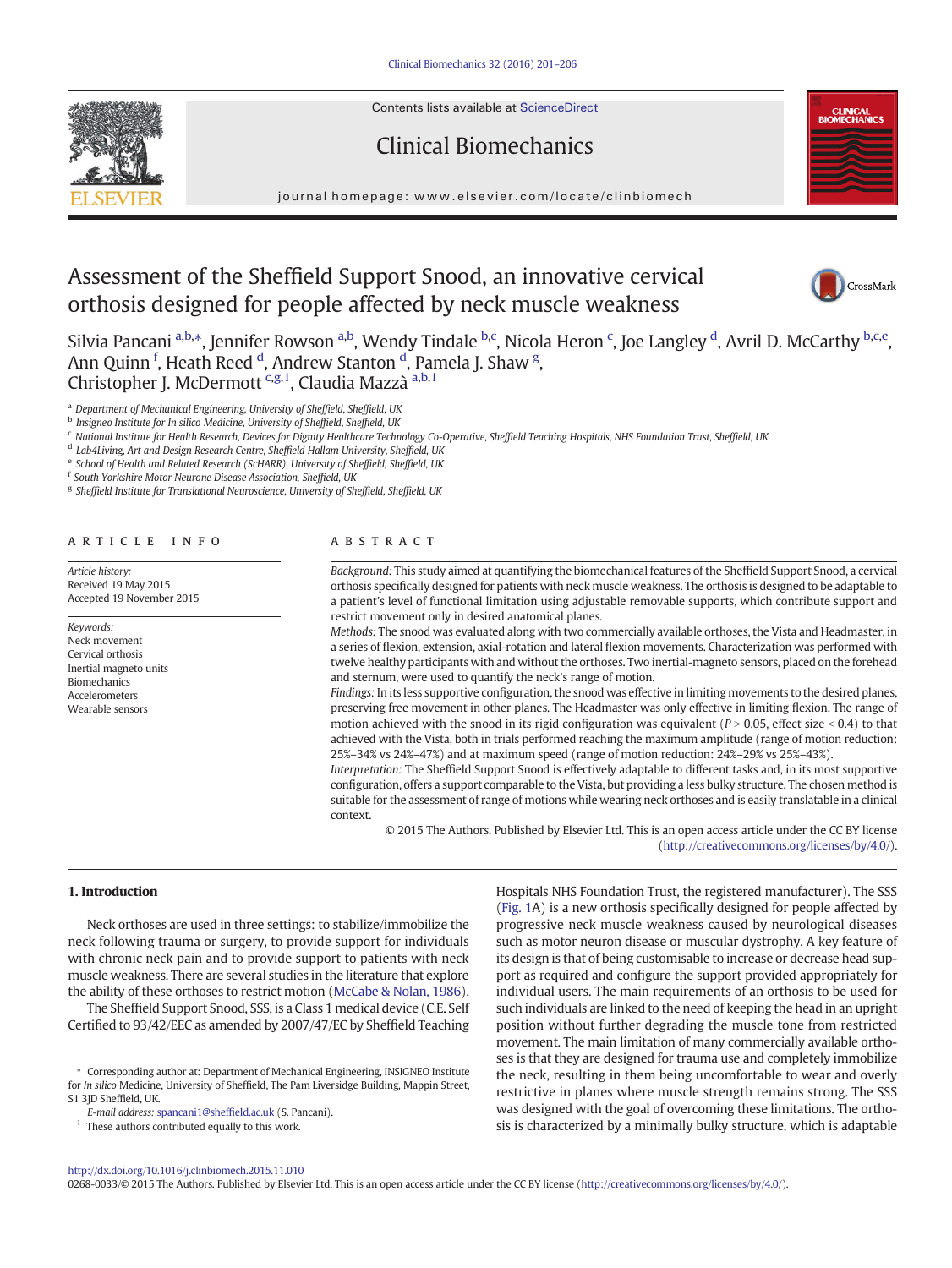<span id="page-1-0"></span>

Fig. 1. (A) Sheffield Support Snood; (B) Sheffield Support Snood with supports (from left to right: straight support, lateral support, jaw support and A-shaped support); (C) Headmaster cervical orthosis; (D) Vista cervical orthosis.

due to the incorporation of adjustable supports (Fig. 1B), according to the task performed and to the participant's level of functional limitation. However, these biomechanical features of the SSS have not been previously objectively quantified either in healthy or pathological users. The aim of this study was to characterize and quantify the biomechanical features of the SSS and compare them to those of two other commercial neck orthoses, widely used by people affected by neck muscle weakness: the Headmaster (HR, Symmetric Designs Ltd., Salt Spring Island, Canada; Fig. 1C) and the Vista (VA, Aspen Medical Products, Inc., Irvine, CA; Fig. 1D).

The assessment of neck orthoses is typically based on the assessment of the full, active head or intervertebral range of motions (ROMs) that are allowed by the orthoses during the execution of movements along the three principal anatomical axes (anterior-posterior, medio-lateral and vertical) [\(Rosen et al., 1992](#page-5-0)). Furthermore, there are studies in which, together with the full active ROMs, the functional ROMs, allowed by the cervical orthoses in some selected activities of daily living are also investigated ([Miller et al., 2010a,2010b](#page-5-0)). Head and/or intervertebral residual range of motion have been classically investigated through different techniques: radiographic measurements [\(McCabe & Nolan,](#page-5-0) [1986\)](#page-5-0), motion capture systems ([Evans et al., 2013; Gavin et al., 2003;](#page-5-0) [Schneider et al., 2007; Zhang et al., 2005\)](#page-5-0), goniometric techniques [\(Aker et al., 1991; Rosen et al., 1992; Whitcroft et al., 2011](#page-5-0)) and measurement systems based on ultrasound pulses ([Quinlan et al.,](#page-5-0) [2006](#page-5-0)). Although motion capture is the gold standard in movement analysis, it cannot be performed outside a laboratory and requires very cumbersome procedures, which make it unsuitable for a protocol translatable to a clinical context. Recently, inertial magneto units (IMUs) have been recognized as a valid instrument to assess the range of movements of the neck in healthy participants [\(Theobald et al.,](#page-5-0) [2012](#page-5-0)) and in post-surgery evaluations ([Duc et al., 2013a,2013b](#page-5-0)). These sensors are relatively easy to use and allow the measurement to be performed in real-life settings (either in the clinic or at home), which makes them suitable for future application in participants in the clinical setting. Within this study, the aimed characterization of the SSS and the comparison of the chosen orthoses will hence be performed using a protocol based on the measurement of kinematics data using a system of IMUs.

# 2. Methods

# 2.1. Participants and protocol

Twelve healthy participants (5 females, 7 males, ages  $26 \pm 2$  years, body mass index 23  $\pm$  3 kg/m<sup>2</sup>) without any history of neck disorder or pain were involved in the study, which was approved by the Ethical Committee of the University of Sheffield (Sheffield, UK). Participants were informed about the protocol and signed a consent form prior to the acquisition sessions. The number of participants was chosen on the basis of a power analysis (probability 0.05, power level 95%) conducted using the values of ROM measured in a pilot study in which the same protocol was performed with and without orthoses by 6 healthy participants.

The experimental protocol included a series of active head movements (AHM): flexion (F), extension (E), right and left axial rotation (AR) and right and left lateral flexion (LF). The participants were requested to sit on a chair with a backrest that provided support for their thoracic spine and to maintain a trunk upright posture throughout the procedure. They were then asked to perform the head movement in one direction, come back to the reference position and maintain it for about three seconds before performing the movement in the opposite direction. Each movement was repeated six times: three asking the participants to reach the maximum amplitude and three to reach the maximum speed. Only the trial in which the highest value of amplitude/speed was achieved, among the three repetitions, was retained for further analysis.

The entire protocol was repeated by each participant while wearing each of the three investigated orthoses (SSS, HR and VA) and without wearing any orthosis to have a reference measure. The SSS can have several different configurations, according to the number of supports used. We chose to test it in the two configurations that more closely resembled the Vista (which offers frontal, lateral and posterior supports) and the Headmaster (which offers only frontal support), respectively. The SSS was hence tested both in its most supportive (with six supports: two frontal, two lateral and two posterior) and less supportive configuration (with one A-shaped frontal support; Fig. 1B). Participants were allowed to rest whenever needed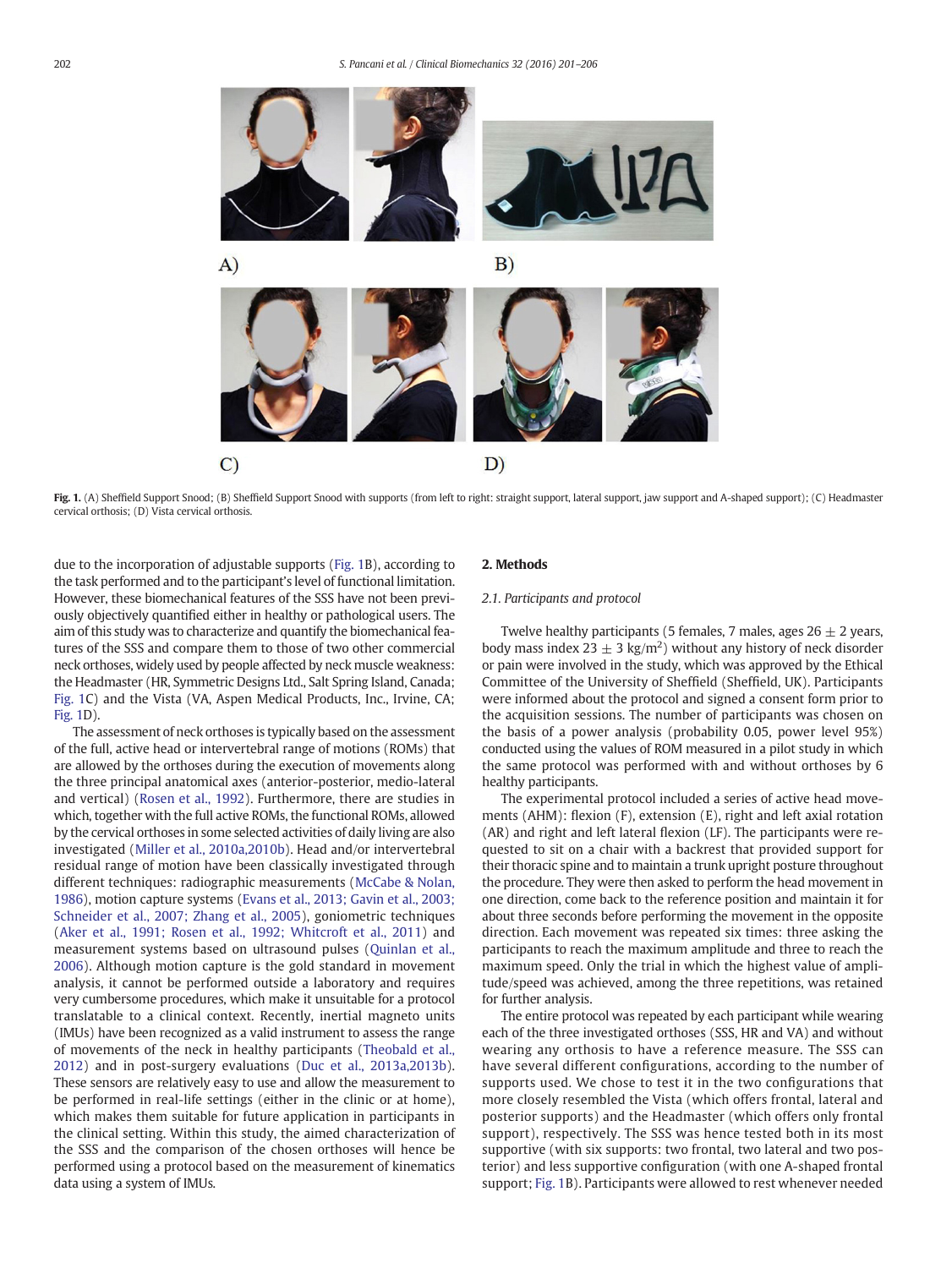and both orthoses and movement orders were randomized to minimize fatigue or learning-related effects.

Two IMUs (OPAL, APDM, Inc., Portland, Oregon, USA) were located on the forehead and sternum of the participants using straps/dermatological patches (see Supplementary Fig. 1 in [Appendix A](#page-4-0)). Each IMU included a tri-axial accelerometer, that was able to measure the three-dimensional components of the IMU linear acceleration, a tri-axial gyroscope to measure the three-dimensional components of the IMU angular velocity and a tri-axial magnetometer to provide an estimate of the sensor orientation. The signals were recorded at a sampling frequency of 128 samples/s.

#### 2.2. Data processing

The acquired acceleration and angular velocity signals were low pass filtered using a 4th order zero-lag Butterworth filter with a cutoff frequency of 5 Hz [\(Luinge & Veltink, 2005\)](#page-5-0). Data processing was performed using custom procedures written in MATLAB R2013a (MATLAB, Mathworks Inc., Natick, MA, USA). The sensor orientation was then computed using a functional calibration approach [\(Duc et al., 2013b](#page-5-0)) and a quaternion-based algorithm that integrates the angular velocity [\(Favre et al., 2006\)](#page-5-0). Details about the relevant experimental and data processing procedures are provided in [Appendix A,](#page-4-0) together with their validation, which was performed using a stereophotogrammetric system as the gold standard. This validation showed the suitability of the methods chosen to estimate the IMU's orientations for the purposes of this study and an excellent concordance between the angle curves measured by the two systems (see Supplementary Fig. 2 in [Appendix A](#page-4-0)).

The differences between AHM performed with and without orthoses were quantified for each orthosis and each movement using the ROM calculated from the sensor rotation angles, as estimated using the above-mentioned techniques. In addition, its percentage variation from the values obtained without orthosis was calculated as

$$
\%ROM_{NC} = \frac{ROM_{NC} - ROM_C}{ROM_{NC}} * 100
$$
\n(1)

where  $ROM_C$  and  $ROM_{NC}$  are the difference between the maximum and minimum angle obtained by the participant while moving along a given direction in a given task, with and without cervical orthosis, respectively.

#### 2.3. Statistical analysis

An initial analysis was carried out in order to check the repeatability of the movements performed by the participants and to verify whether the ROM is a reliable parameter to describe the neck movements [\(Anderst, 2015\)](#page-5-0). A reliability analysis was performed using the intraclass correlation coefficient (ICC) ([Shrout & Fleiss, 1979\)](#page-5-0) to estimate, for each movement, the level of agreement between the repeated tests. The significance of ICC was interpreted as good, ICC > 0.75; moderate,  $0.40 <$  ICC < 0.75; poor, ICC < 0.40 ([Fleiss,](#page-5-0) [1981](#page-5-0)).

To identify any differences among ROMs reached with and without orthoses, a statistical analysis was carried out using a one-way repeated measure ANOVA with a post hoc Tukey analysis. Statistical significance was set at an alpha level of 0.05. A second level of analysis involved those orthoses and movements for which significant variations were observed from the reference condition. In order to investigate the inter-orthosis differences, a one-way repeated measure ANOVA with a post hoc Tukey analysis was performed between the values measured with those orthoses and expressed as a percentage of the values obtained without any orthosis. Also, in this second analysis, the alpha level was set at 0.05.

Finally, Cohen's d was chosen as an indicator of the effect size. According to Cohen's definition, an effect size of 0.2 was considered as small, an effect size of 0.5 was considered as medium and an effect size of 0.8 or greater was considered large [\(Cohen, 1969](#page-5-0)).

# 3. Results

### 3.1. Reliability of the assessment protocol

Table 1 shows the ICC values obtained for the AHM. As we can see from the table, in trials at maximum amplitude, the ICC was above 0.8 in all tasks except in the axial rotation performed without orthosis where the ICC was 0.65. Similar results were obtained in trials where movements were performed at self-selected maximum speed.

## 3.2. Comparison between the orthoses

[Table 2](#page-3-0) shows the ROMs obtained for the different orthoses. In the trials performed at maximum amplitude, the ROM measured with the HR orthosis was significantly reduced  $(52(9)°$  vs  $28(13)°$ ,  $P < 0.001$ ,  $d = 0.7$ ) with respect to the trials without orthosis, but only in the flexion movement. A significant reduction in both flexion (52(9)° vs 36(13)°, P < 0.05, d = 0.6) and axial rotation (145(12)° vs 101(30)°,  $P < 0.05$ ,  $d = 0.7$ ) was observed for the SSS with the A support. Finally, significant reductions of the angles were observed for all the move-ments when performed with the VA (see values in [Table 2](#page-3-0);  $P < 0.05$ and  $d > 0.5$ ) and the SSS with six supports (see values in [Table 2;](#page-3-0)  $P < 0.05$  and  $d > 0.5$ ). These results were confirmed in the trials at maximum speed, except for the flexion movement, where no significant differences were found between the values measured with the SSS with the A support and without orthosis.

The second level of analysis focused only on the data obtained for those orthoses and movements for which significant variations were observed from the reference condition, in order to allow for an interorthosis comparison. The results of this analysis are shown in [Figs. 2](#page-3-0) [and 3](#page-3-0), where the  $\%ROM_{NC}$  are plotted for the maximum amplitude and maximum speed trials, respectively.

In both trials at maximum amplitude [\(Fig. 2](#page-3-0)) and at maximum speed [\(Fig. 3](#page-3-0)) the  $\%ROM_{NC}$  measured with the HR was significantly different from the reference condition only in the flexion movement where a  $%ROM_{NC}$  of 47% and 43% was observed, respectively. However, the values measured with the HR were not significantly different from the

Table 1

ICC values calculated for each movement: extension (E), flexion (F), axial rotation (AR) and lateral flexion (LF) with orthoses (HR, Headmaster; SSS-A support, SSS with the A support; SSS-6 supports, SSS with six supports; VA, Vista) and without orthoses.

| ICC       |               | Trials without orthoses | <b>HR</b> | SSS A support | SSS 6 supports | VA   |
|-----------|---------------|-------------------------|-----------|---------------|----------------|------|
|           | Max amplitude | 0.88                    | 0.86      | 0.88          | 0.89           | 0.82 |
|           | Max speed     | 0.84                    | 0.92      | 0.86          | 0.97           | 0.94 |
|           | Max amplitude | 0.92                    | 0.90      | 0.96          | 0.85           | 0.93 |
|           | Max speed     | 0.87                    | 0.93      | 0.94          | 0.97           | 0.94 |
| <b>AR</b> | Max amplitude | 0.65                    | 0.94      | 0.98          | 0.95           | 0.94 |
|           | Max speed     | 0.59                    | 0.92      | 0.95          | 0.96           | 0.87 |
| LF        | Max amplitude | 0.91                    | 0.85      | 0.96          | 0.94           | 0.92 |
|           | Max speed     | 0.92                    | 0.92      | 0.94          | 0.97           | 0.98 |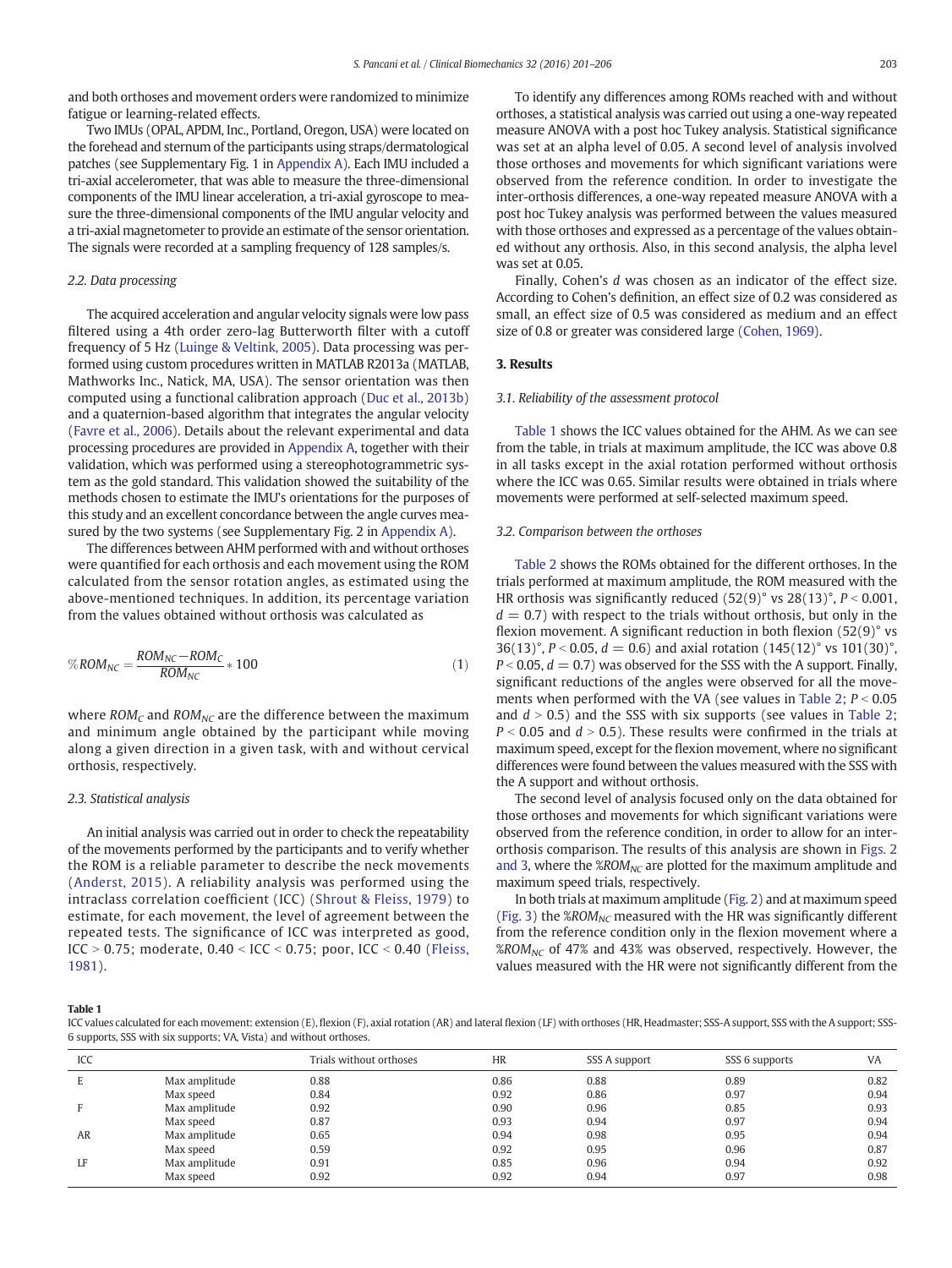## <span id="page-3-0"></span>Table 2

Mean (SD) values for the ROM reached performing extension (E), flexion (F), axial rotation (AR) and lateral flexion (LF) with orthoses (HR, Headmaster; SSS-A support, SSS with the A support; SSS-6 supports, SSS with six supports; VA, Vista) and without orthoses. (\*) Level of significance for the difference with "trials without orthosis" is P < 0.05. (\*\*) Level of significance for the difference with "trials without orthosis" is  $P < 0.01$ .

| Max ROM (deg) |               | Trials without orthoses | <b>HR</b>              | SSS A support           | SSS 6 supports         | VA                      |
|---------------|---------------|-------------------------|------------------------|-------------------------|------------------------|-------------------------|
|               | Max amplitude | 54(13)                  | 50(12)                 | 43(7)                   | 35 $(10)^{**}$         | 35 $(7)$ <sup>**</sup>  |
|               | Max speed     | 51(9)                   | 47 (10)                | 46(9)                   | $39(13)^{3}$           | 35 $(9)$ <sup>**</sup>  |
|               | Max amplitude | 52(9)                   | $28(13)$ <sup>**</sup> | 36(13)                  | $36(12)^*$             | $27(10)$ **             |
|               | Amplitude     | 52(11)                  | 30 $(14)^{**}$         | 40(13)                  | $37(12)^{4}$           | 32 $(11)^{**}$          |
| AR            | Max amplitude | 145 (12)                | 116(21)                | $101(30)$ <sup>**</sup> | $96(33)$ <sup>*</sup>  | 77 $(30)^{**}$          |
|               | Max speed     | 143 (15)                | 117(23)                | 105(35)                 | $105(32)$ <sup>3</sup> | $81 (29)$ <sup>**</sup> |
| LF            | Max amplitude | 80 (12)                 | 70(13)                 | 67(11)                  | 60(18)                 | 61 $(15)^{3}$           |
|               | Max speed     | 82 (14)                 | 72 (13)                | 71 (15)                 | 63 $(18)^{4}$          | 62(16)                  |

values measured with the other orthoses ( $P > 0.05$ ,  $d < 0.4$ ). In the trials at maximum amplitude, the  $\&ROM_{NC}$  measured with SSS with six supports was not significantly different ( $P > 0.05$ ,  $d < 0.4$ ) from the one measured with VA in any of the movements performed. The use of SSS with six supports and VA led to a respective  $\%ROM_{NC}$  of between 25% and 34% and between 24% and 47%. These results were confirmed in trials at maximum speed where the use of SSS with six supports and VA led to a  $\&ROM_{NC}$  between 24% and 29% and between 25% and 43%, respectively. No statistically significant difference ( $P > 0.05$ ,  $d < 0.1$ ) was observed between the SSS with the A support and the SSS with six supports in the values measured for the axial rotation movement: both orthoses led to a  $\%ROM_{NC}$  around 30% in trials performed reaching the maximum amplitude and around 25% in trials performed at maximum speed.

#### 4. Discussion

The aim of this study was to test a cervical orthosis specifically designed for people affected by neck muscle weakness, the Sheffield Support Snood, and to compare it to two other orthoses, the Headmaster and the Vista, by assessing their performances in providing support and limit the neck of motions in desired movement directions. A protocol based on the use of wearable sensors has been proposed to this purpose, which is easily translatable to a clinical context. Significant differences in the participant neck motion were detected when performed with and without orthoses and the experimental results were highly informative in the characterization of different orthoses' performance.

Although for each participant, the highest value among the three tests was considered in our analysis, the level of agreement between the three repetitions was checked for each movement using the intraclass correlation coefficient (ICC) in order to verify if, when the movements were performed repeatedly under the same conditions, it



Fig. 2. Trials performed reaching the maximum amplitude. Mean (SD) values for the percentage of ROM reached performing extension (E), flexion (F), axial rotation (AR) and lateral flexion (LF) with orthoses (HR, Headmaster; SSS-A support, SSS with the A support; SSS-6 supports, SSS with six supports; VA, Vista) with respect to trials performed without any orthoses. (\*)  $P < 0.05$ . Values are reported only when significantly different from those measured in the trials performed without orthosis (as per Table 2).

was possible to record the same values. In addition, it was hypothesised that the limitations imposed by the orthoses could increase the repeatability of the task. The ICC obtained was high overall, indicating good reproducibility. The worst results corresponded to the movements performed without orthosis, likely due to the absence of the constraint offered by the device, which reduces an individual's capability to perform the movement. It is important to note, however, that the repeatability obtained in those trials was still satisfactory, being good in the flexion-extension and lateral flexion and moderate in the axial rotation. The reliability value found for the axial rotation, lower than that reported by other authors ([Duc et al., 2013b;](#page-5-0) [Jordan et al., 2000](#page-5-0)), might be due to the fact that this movement does not involve actions against gravity. Further studies are needed to test this hypothesis.

The results reported in this study demonstrated that the ROM measured with the Headmaster was significantly reduced compared to the trials without orthosis only in the flexion movement. Furthermore, the reduction in movement offered by the Headmaster was not significantly different from the reduction in movement observed with the other orthoses.

The ROMs measured with the SSS in its stiffer configuration and the Vista were significantly lower than those observed in the trials performed without orthosis in all the tasks and no significant differences were observed between them showing that the SSS with six supports is comparable to the Vista in terms of support provided, even though its structure is much less bulky than that of the latter. The same results were obtained in the trials at maximum speed, confirming the capability of the new orthosis to effectively reduce the movement in the desired direction, even in the presence of a movement causing higher mechanical stimuli. These results, despite having been obtained from a limited sample of healthy participants, are extremely encouraging in relation to the use and utility of the SSS in patients with neck muscle weakness.



Fig. 3. Trials performed reaching the maximum speed. Mean (SD) values for the percentage of ROM reached performing extension (E), flexion (F), axial rotation (AR) and lateral flexion (LF) with orthoses (HR, Headmaster; SSS-A support, SSS with the A support; SSS-6 supports, SSS with six supports; VA, Vista) with respect to trials performed without any orthoses. (\*)  $P < 0.05$ . Values are reported only when significantly different from those measured in the trials performed without orthosis (as per Table 2).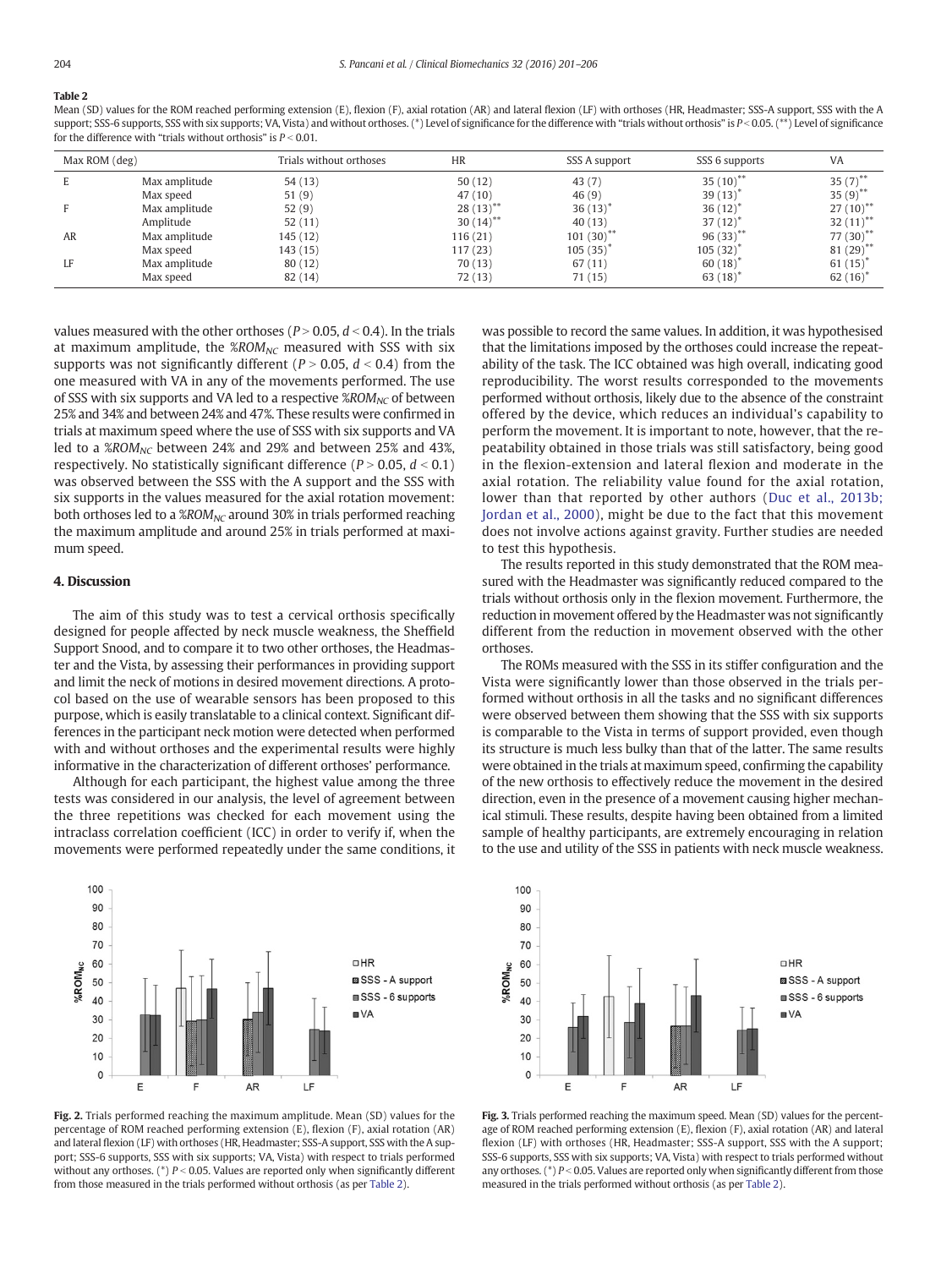<span id="page-4-0"></span>One of the main innovative features in the design of the SSS is that the device is intended to facilitate the movements about selected anatomical axes by providing a more robust support and limiting the excessive range of motion that could be generated by weakness of specific neck muscles, but without limiting the movements in the other planes. This is achieved by changing the number and location of the additional supports [\(Fig.1](#page-1-0)B). Despite the limitation that the collar was only tested in two of its' possible configurations, the reported results seem to confirm the achievement of this design goal. The ROM measured with the SSS with the A support was significantly reduced compared to the trials without orthoses only in the flexion and the axial rotation movements. This indicates that the SSS provides support under the chin without affecting the capability to perform extension and lateral flexion. In addition, no significant differences in the axial rotation values were observed between the SSS using solely the A support, aiming at limiting only flexion, and the SSS using all six supports (two frontal, two lateral and two posterior), aiming at limiting all movements apart from axial rotation. Further studies, possibly carried out by instrumenting the SSS device directly, are certainly needed to confirm these encouraging results. One other aspect to consider in future studies is that the healthy participants were applying loadings actively against the orthosis during short time spans (either at preferred velocity or maximal achievable velocity). With regard to the capabilities of each orthosis to support and control the head of an individual with neck muscle weakness, the loading generated is more typically due to passive gravitational loading resulting from the failure of the muscle or muscles to generate or maintain sufficient activation to support the head.

# 5. Conclusions

We have demonstrated that the SSS is effectively adaptable to different tasks, offering the possibility to reduce neck movement in a selected direction without affecting the ability to move in other directions. The SSS offered a support comparable to the Headmaster in flexion movements both performed at maximum amplitude and maximum speed in its more supportive configuration and in movements performed at maximum amplitude even in its less supportive configuration. Furthermore, the SSS in its stiffer configuration offered a support comparable to the Vista in all the tasks performed, both at maximum amplitude and maximum speed, although its structure is much less bulky and cumbersome compared to that of the Vista. These results and the definition of a reliable clinically translatable protocol pave the way for further testing in patients with neck muscle weakness.

Supplementary data to this article can be found online at [http://dx.](http://dx.doi.org/10.1016/j.clinbiomech.2015.11.010) [doi.org/10.1016/j.clinbiomech.2015.11.010.](http://dx.doi.org/10.1016/j.clinbiomech.2015.11.010)

# Conflict of interest

Heath Reed, Andrew Stanton, Dr. Joe Langley, Dr. Chris McDermott and the NIHR Devices for Dignity Healthcare Technology Co-operative (D4D HTC), of which Professor Wendy Tindale, the Clinical Director, Dr. Nicola Heron and Dr. Avril McCarthy are among the inventors of the Sheffield Support Snood.

# Acknowledgments

The study has been supported by the INSIGNEO Institute for In silico Medicine and by SITraN. The work follows on from the 'Head-Up' project, funded by the National Institute for Health Research (NIHR) Invention for Innovation (i4i) Programme, a project collaboration between three founding members of the NIHR Devices for Dignity (D4D) HTC, namely, Sheffield Teaching Hospitals NHS Foundation Trust (D4D's Host), Barnsley Hospital NHS Foundation Trust and the University of Sheffield with the addition of Sheffield Hallam University. Prof. Pamela J. Shaw is supported as an NIHR Senior Investigator. This study has

received funding from the EPSRC Frontier Engineering Awards, Grant Reference No. EP/K03877X/1.

#### Appendix A1.1. Sensor orientation estimate

Sensors were placed on the forehead and sternum of each participant as shown in Supplementary Fig. 1.

Theoretically, the output of the magnetometer could be used together with those of the accelerometer and of the gyroscope to estimate a sensor's orientation. However, since the magnetometer can be strongly affected by the vicinity of ferromagnetic metals and by electronic equipment generating magnetic fields, the sensor orientation was computed using a quaternion-based algorithm that integrates the angular velocity [\(Favre et al., 2006](#page-5-0)). This algorithm provides an estimate of the sensor rotations from the fusion of the 3D gyroscope and the 3D accelerometer data. The drift error caused by the DC offset, inevitable when evaluating orientation by integrating the gyroscope data [\(Favre et al., 2006\)](#page-5-0), was corrected using a quaternion-based algorithm [\(Sabatini, 2004](#page-5-0)). This algorithm imposes equal conditions at the beginning and at the end of the acquisition and applies a spherical linear interpolation (SLERP) procedure to the estimated quaternions [\(Sabatini, 2004\)](#page-5-0). Temporal intervals in which the IMUs were stationary were introduced between the active head movements in order to further reduce the drift error ([Bergamini](#page-5-0) [et al., 2014](#page-5-0)).

The IMUs acquire data according to their own reference frame. In order to remove orientation errors due to their placement, the two sensor frames need to be aligned to the segment anatomical frame. This was attained using a functional calibration approach, following the procedure and methodology described by [Duc et al. \(2013b\)](#page-5-0). The anatomical reference frames were then built for both the sternum and forehead according to the ISB definition ([Wu et al., 2002](#page-5-0)), i.e. with X pointing anteriorly, Y pointing upward and Z pointing to the right. Once the two sensor reference frames were aligned to the anatomical reference frame, their orientation was computed and used to measure the neck angle.

### 1.2. Procedures for the validation of the sensor orientation estimate

The above described approach to estimate the sensor orientation and hence the neck ROM has been previously validated using a stereophotogrammetric system as reference ([Duc et al., 2013b\)](#page-5-0). Eventual errors induced by the alternative method implemented to correct the drift and by the use of a different system of IMUs than the one adopted by [Duc et al. \(2013b\)](#page-5-0) were verified on ad hoc trials. Three additional participants (1 female, 2 males, age  $26 \pm 2$  years, body mass index  $26 \pm 4$  kg/m<sup>2</sup>) were asked to perform the entire set of movements. Three reflective markers were attached to each of the IMUs using double-sided tape and a 10-camera stereophotogrammetric system (Vicon T160 Camera, Oxford Metrics Ltd., Oxford, UK) was used to measure their trajectories. From these, a reference frame was defined and used to describe a set of three orientations equivalent to those obtained from the IMUs after the realignment of the two reference systems [\(Duc et al., 2013b\)](#page-5-0). The matrix that rotates the camera's technical frame to the segment anatomical frame was defined through a functional calibration analogous to the one used to align the IMU's frames. Stereophotogrammetric and IMU's data were compared in terms of ROM, correlation and root mean square error (RMSE).

# 1.3. Results of the validation of the sensor orientation estimate

The comparison with the data obtained from the camera's system showed the suitability of the methods chosen to estimate the IMU's orientations for the purposes of this study. In Supplementary Fig. 2, a comparison between the angle curves measured by the IMUs and the cameras systems for the same movement is shown while Table A1 shows the results obtained for the comparison between the angles